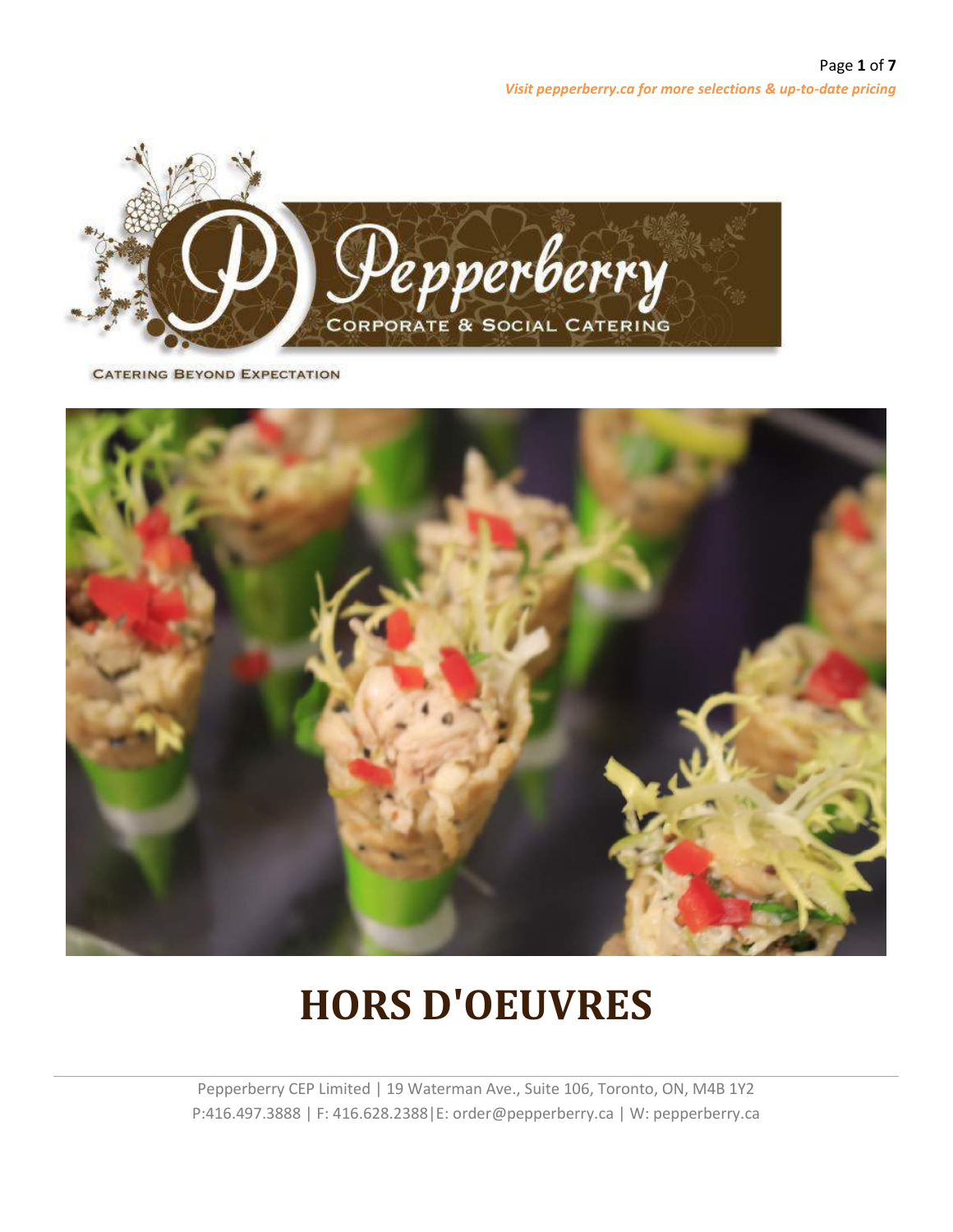# **Special Notes:**

**\* Special Order Gluten-Free options are available & maybe subjectto additional charges.**

**\* We can customize your hors d'oeuvres menu to suit your function.**

# **Meat Hors D'Oeuvres**

# **All Beef Mini Meatballs**

Choose from one of our tantalizing house made dips and sauces: Sweet & Sour; Red Thai; Teriyaki; Mexican; Zesty Orange Ginger **\$28.85 per dozen (min 2 dozens per type)**

# **Asparagus Tip Wrapped in Prosciutto**

**\$36 per dozen (min 2 dozens)**

## **Beef Kebabs (by the dozen) - Served at room temperature.**

Your choice of: Beef Tenderloin Satay with Peanut Sauce or Mild Jerk Beef **\$36 per dozen (min 2 dozens)**

## **Beef Sliders with Caramelized Onions**

Served at room temperature for drop offs or hot when prepared on site. Requires 48-hour notice. **\$57.65 per dozen (min 2 dozens)**

# **Chicken and Goat's Cheese Tortilla Wraps**

**\$31.25 per dozen (min 2 dozens)**

# **Chicken Dumpling with Orange Dipping Sauce**

Requires 48-hour notice **\$25.00 per dozen (min 2 dozens)**

## **Chicken Kebabs (by the dozen) - Served at room temperature.**

Your choice of: Tandoori Chicken Skewers with Mint Dip; Chicken Souvlaki with Tzatziki Sauce; Chicken Satay with Peanut Sauce; OR Chicken Kebab. **\$36 per dozen (min 2 dozens)**

# **Cocktail Beef Striploin Tikka on Mini Naan**

**\$30.95 per dozen (min 2 dozens)**

# **Cocktail Chicken Tikka on Mini Naan**

**\$30.00 per dozen (min 2 dozens)**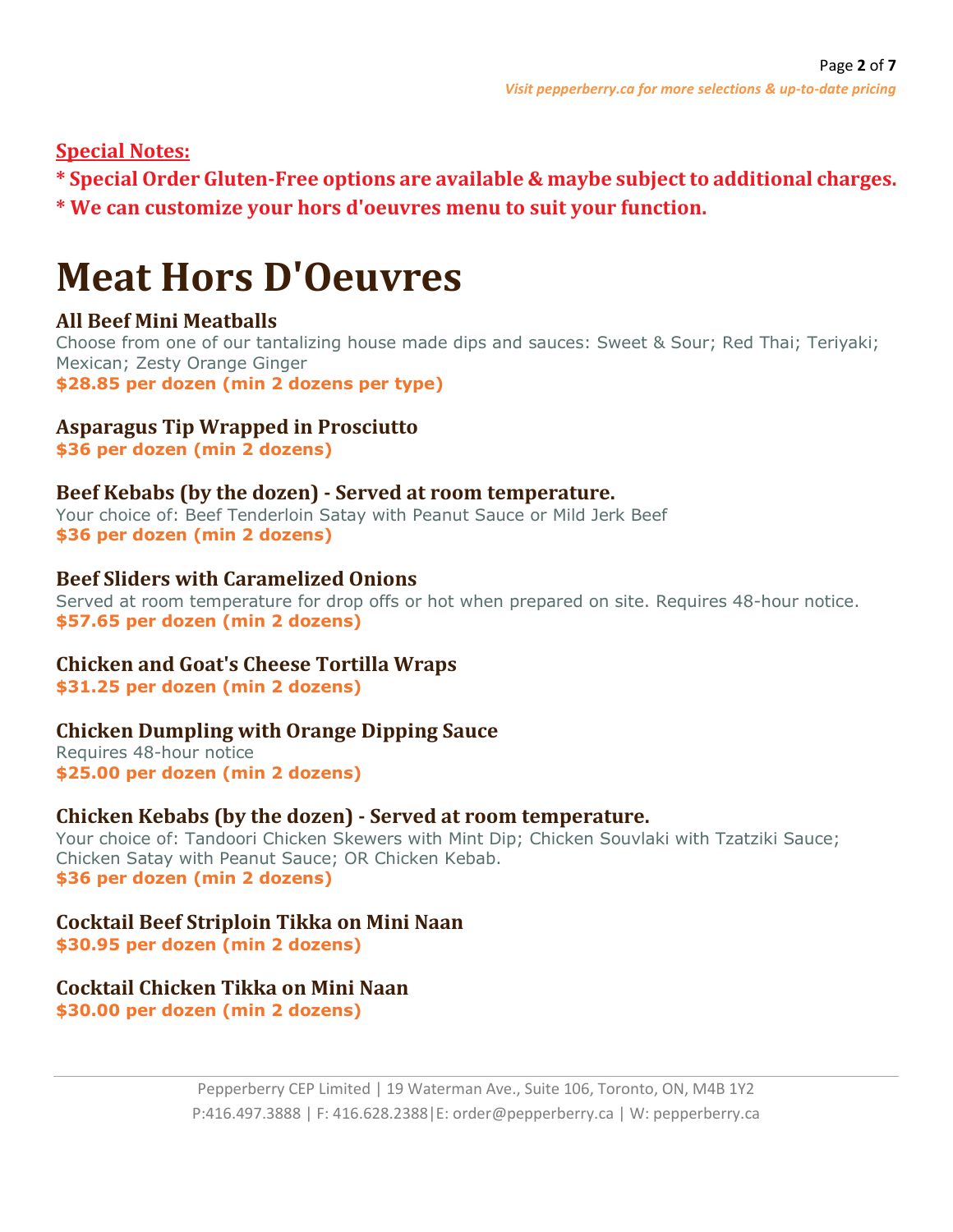### **Cucumber Rounds**

English cucumber slices topped with your choice of: Turkey & Cranberry Compote; Tender Roast Beef & Roasted Red Pepper; Thai Shrimp; Smoked Salmon & Red Onion. **\$28.85 per dozen (min 2 dozens per type)**

# **Ginger Curry Chicken Satay with a Mango Dipping Sauce**

**\$36.95 per dozen (min 2 dozens)**

#### **Lamb Spiedini**

**\$36.00 per dozen (min 2 dozens per type)**

#### **Mini Blini**

With choice of: Black Bean, Roast Beef, Cherry Tomato, & Parsley; House Made Spiced Hummus, Kalamata Olive, & Roasted Red Pepper. **\$28.85 per dozen (min 2 dozen per type)**

**Mini Spanakopita - Spinach & Feta in Phyllo Pastry \$21.65 per dozen (min 2 dozens)**

**Mini Spring Rolls - Chicken \$28.85 per dozen (min 2 dozens)**

#### **Mini Vietnamese Rice Paper Rolls**

Assorted varieties including Pear Prosciutto; Chicken; Mango Shrimp; Shrimp Apple & Spice. **\$32.45 per dozen (min 2 dozens per type)**

#### **Pulled Pork Sliders - on site only. 48-hour notice required**

Served on Mini Ciabatta buns or Egg buns with Pepperberry BBQ sauce & caramelized onions. **\$36 per dozen (min 2 dozens)**

**Roast Beef Striploin, Dijon, Caramelized Onion on Mini Brioche \$40.85 per dozen (min 2 dozens)**

**Roast Beef with Black Bean in Phyllo Cup** With shaved Asiago and fresh basil **\$38.45 per dozen (min 2 dozens)**

**Roast Turkey, Cranberry Compote, Baby Spinach Leaf on Mini Brioche \$36.00 per dozen (min 2 dozens)**

#### **Seared Thai Chicken Salad with Coriander and Chilies in Phyllo Cup \$35.00 per dozen (min 2 dozens)**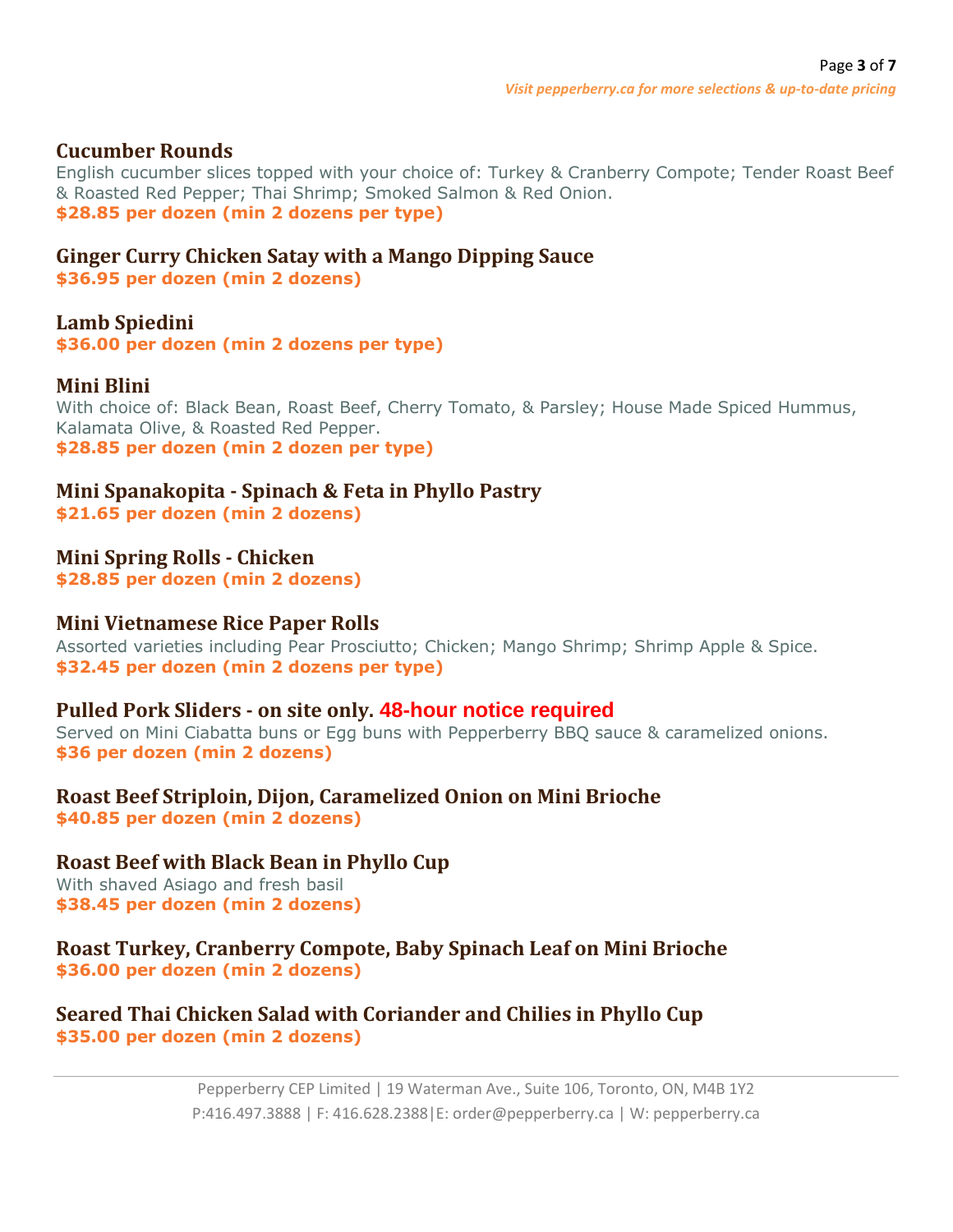## **Smoked Bacon-Wrapped Scallops**

Small Scallops **\$54.00 per dozen (min 2 dozens)** Jumbo Scallops **\$82.85 per dozen (min 2 dozens)**

## **Stuffed Mushroom Caps**

Choose from delicious house made fillings: Caramelized Onion & Chorizo Sausage; Roasted Red Pepper & Kalamata Olives; Herbed Goat's Cheese **\$28.85 per dozen (min 2 dozens per type)**

## **Tarragon Chicken Salad in Sesame Cone**

With blonde frisee & roasted red pepper garnish **\$40.85 per dozen (min 2 dozens)**

## **Traditional Samosas**

Served with coriander lime or tamarind ginger dipping sauce. Choice of: Traditional Beef, Fresh Onion & Coriander; Spiced Chicken & Vegetables; Spinach & Feta; Curried Vegetables.

**\$28.85 per dozen (min 2 dozens per type)**

## **Vol-Au-Vents / Savoury Tarts**

(If not available, Puff Pastry may be substituted with butter tarts) Choose from our enticing house made fillings: Cajun Spiced Chicken; Smoked Salmon and Dill; Baby Spinach and Goat's Cheese.

**\$26.45 per dozen (min 2 dozens per type)**

## **Wings to fly for!**

We offer a variety of house made sauces: Honey Garlic, Jerk, Buffalo, Sweet & Sour, Teriyaki, Hot Pepper Sauce, Thai Coconut. For the daring: Bourbon & Blue Cheese, Guinness Smoky BBQ, Canadian Club & Fresh Ginger **\$21.65 per pound (min 2 pounds per type)**

# **Seafood Hors D'Oeuvres**

**Crab Cakes with Chipotle Aioli \$38.45 per dozen (min 2 dozens)**

# **Crispy Coconut Shrimp**

With choice of: Coriander Mango; Honey Jalapeno, OR Honey Lemon Dipping Sauces **\$57.65 per dozen (min 2 dozens)**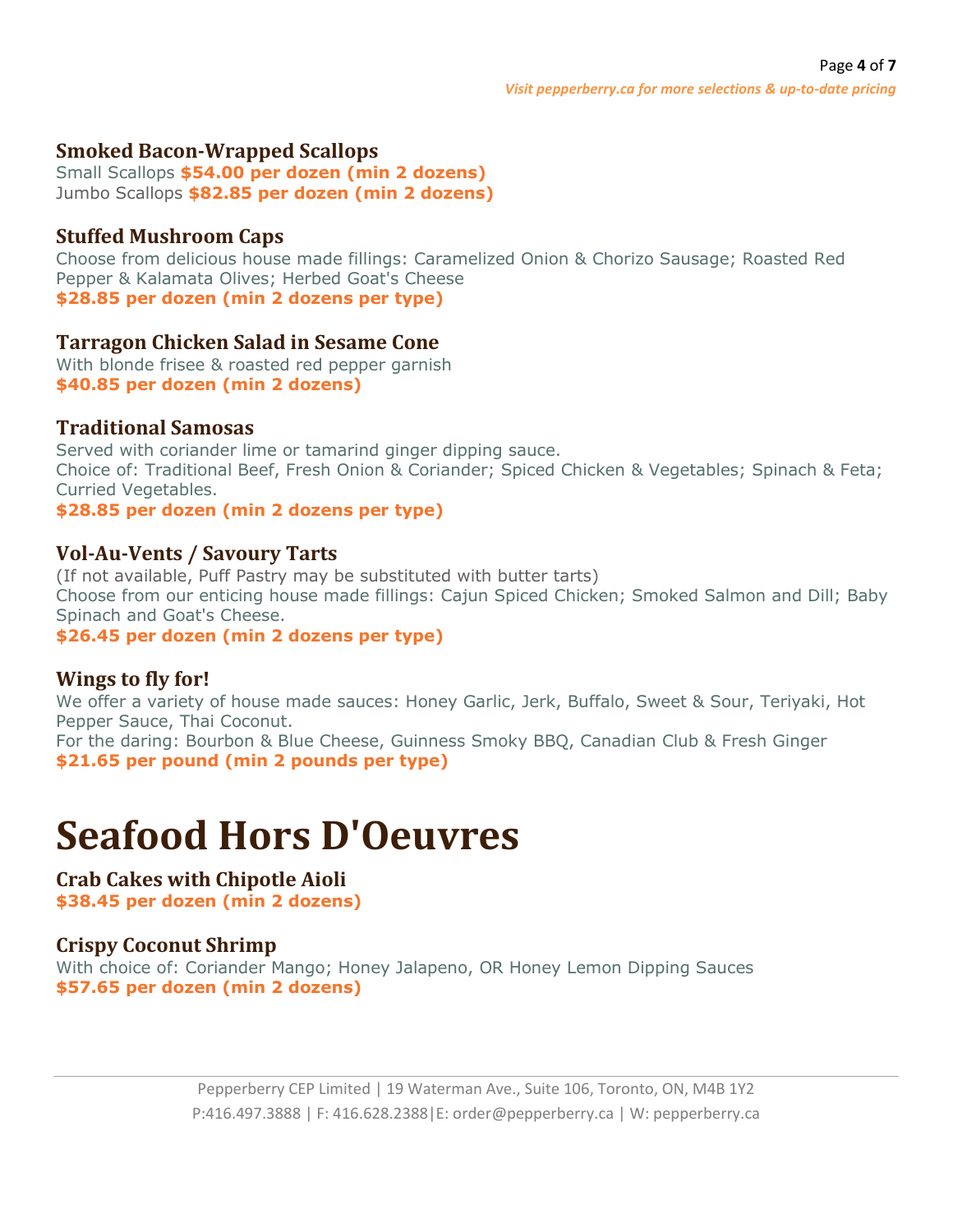## **Cucumber Rounds**

English cucumber slices topped with your choice of: Thai Shrimp; Smoked Salmon & Red Onion; Turkey & Cranberry Compote; Tender Roast Beef & Roasted Red Pepper. **\$28.85 per dozen (min 2 dozens of each type)**

#### **Jumbo Shrimps - Chili Pepper and Lemon**

A great flavour combination **\$57.65 per dozen (min 2 dozens)**

**Lobster Salad Roll contact us for pricing (min 2 dozens)**

**Mini Fish Tacos**

**\$39.65 per dozen (min 2 dozens)**

#### **Mini Vietnamese Rice Paper Rolls**

Assorted varieties, including: Apple & Spice, Mango Shrimp; Chicken; Pear Prosciutto; Vegetarian. **\$32.45 per dozen (min 2 dozens per type)**

#### **Poached Jumbo Shrimp with Mango and Honey Mustard**

Served on mini spoons **\$46.85 per dozen (min 2 dozens)**

## **Salmon Satay with Roasted Apple Chutney**

**\$57.65 per dozen (min 2 dozens)**

## **Smoked Bacon Wrapped Scallops**

Small Scallops **\$54.00 per dozen (min 2 dozens)** Jumbo Scallops **\$82.85 per dozen (min 2 dozens)**

# **Smoked Salmon on Blinis with Herbed Cream Cheese, Caper, and Red Onion**

**\$33.65 per dozen (min 2 dozens)**

## **Vol-Au-Vents / Savoury Tarts**

(If not available, Puff Pastry may be substituted with butter tarts) Choose from our enticing house made fillings: Cajun Spiced Chicken; Smoked Salmon and Dill; Baby Spinach and Goat's Cheese.

**\$26.45 per dozen (min 2 dozens per type)**

## **Wonton Crisps with Guacamole & Jumbo Shrimp**

**\$50.45 per dozen (min 2 dozens)**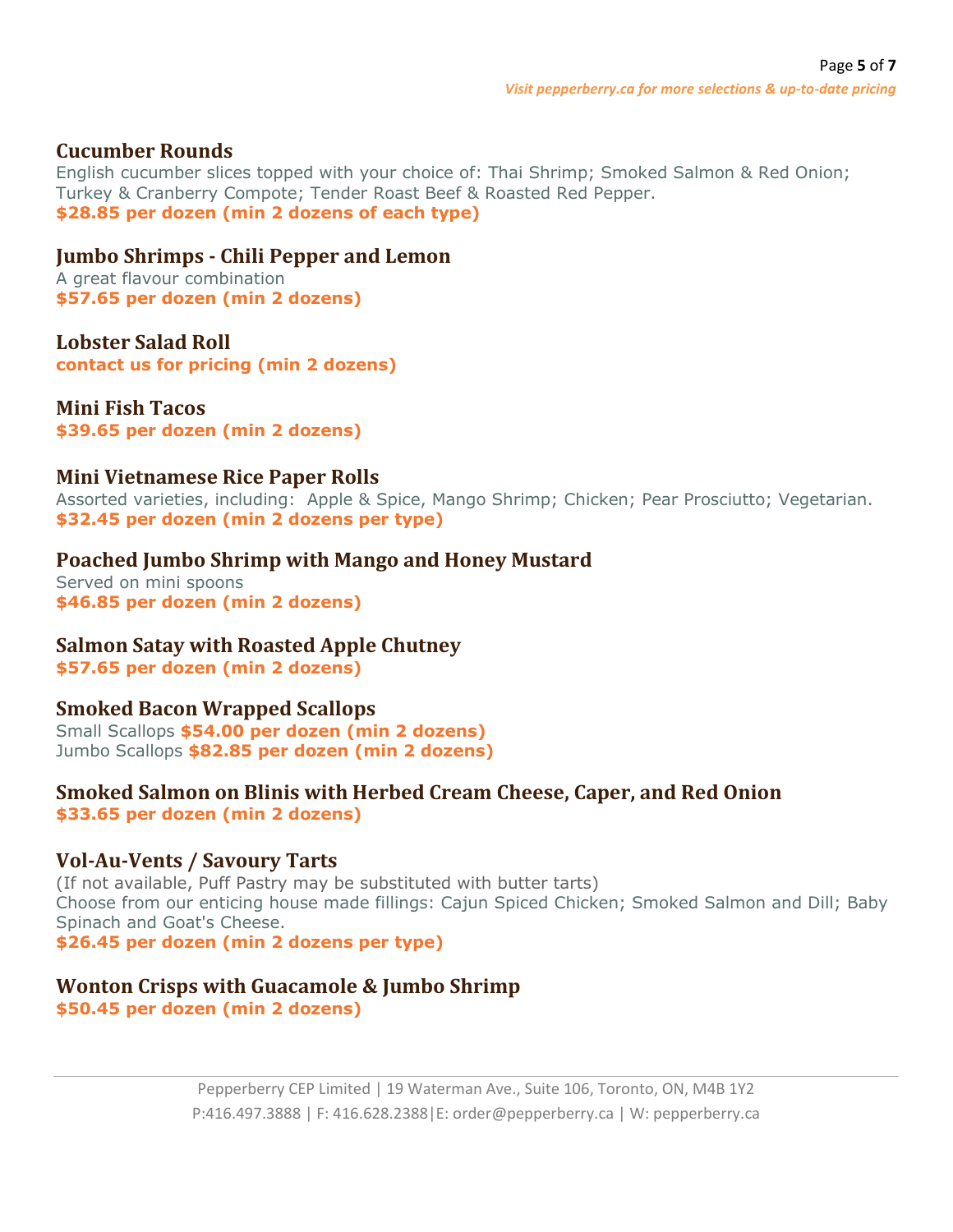# **Vegetarian Hors D'Oeuvres**

#### **Baby Bocconcini and Cherry Tomato Skewers**

With fresh basil and aged balsamic reduction **\$27.65 per dozen (min 2 dozens)**

# **Baked Brie and Cranberry Tart with Fresh Rosemary**

**\$24.00 per dozen (min 2 dozens)**

## **Beet Root Cup filled with Roasted Butternut Squash, Asiago & Fresh Rosemary \$33.65 per dozen (min 2 dozens)**

# **House Made Black Olive Tapenade on Chèvre Cheese Crostini**

A favorite - blended Kalamata olives, onion, garlic and fresh herbs on crostini with chèvre cheese and cherry tomato. **\$28.85 per dozen (min 2 dozens)**

**Leek and Cremini Tarts with Crème Fraiche**

**\$22.85 per dozen (min 2 dozens)**

# **Leek Squash and Asiago Tarts**

**\$22.85 per dozen (min 2 dozens)**

**Melon Bites filled with Feta Cheese, Kalamata Olive & Fresh Basil \$31.25 per dozen (min 2 dozens)**

# **Mini Blini**

With choice of: House Made Spiced Hummus, Kalamata olive and Roasted Red Pepper; Black Bean, Roast Beef, Cherry Tomato & Parsley **\$28.85 per dozen (min 2 dozens)**

**Mini Half-Baked Potato, Sour Cream, and Chives \$26.45 per dozen (min 2 dozens)**

# **Mini Quiche**

Choice of: Mushroom & Spinach; Brie & Leek. **\$28.85 per dozen (min 2 dozens per type)**